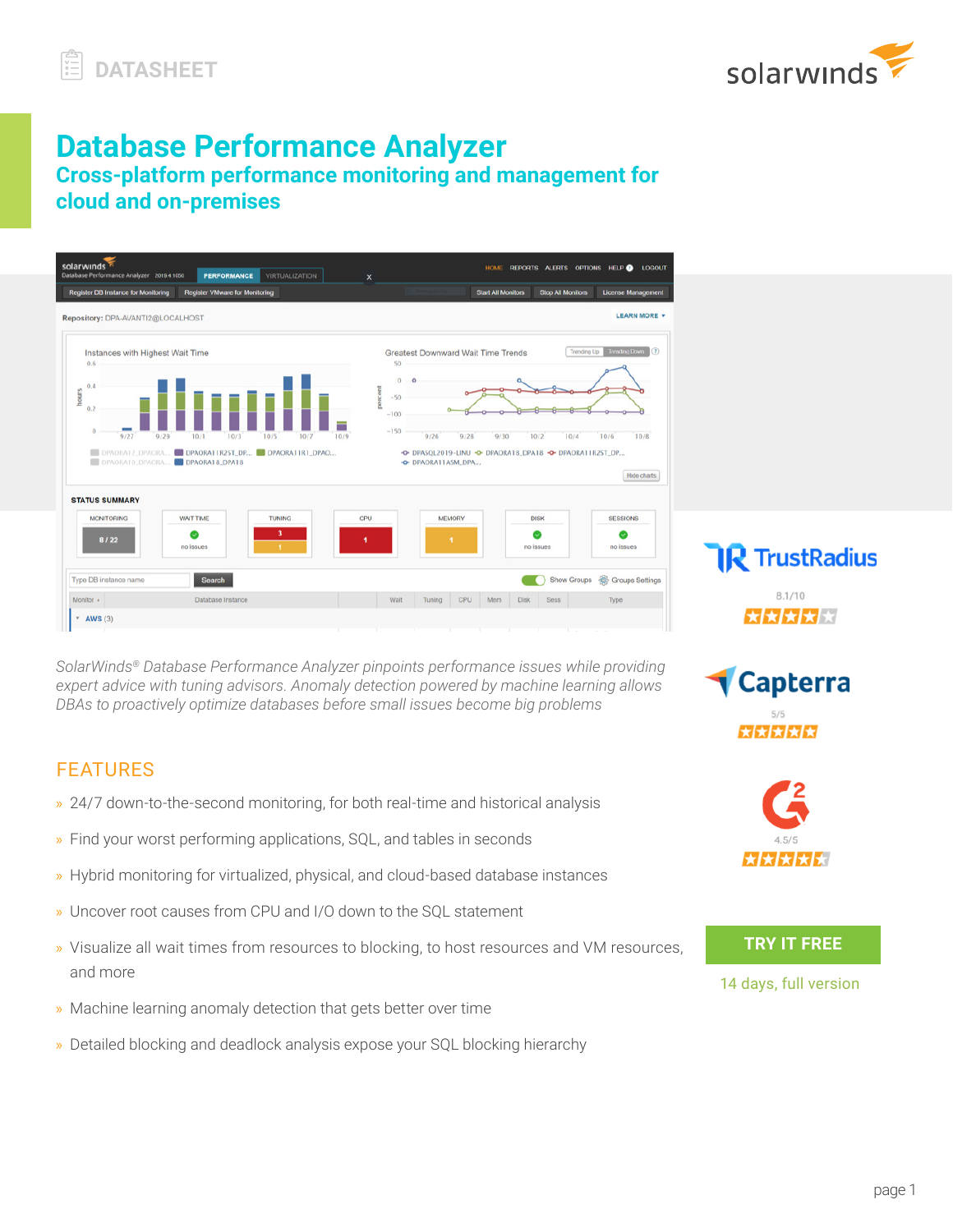

### KEY BENEFITS

- » Easy to install and quick time-to-value, low overhead of 1% or less
- » Goes beyond problem analysis with expert advice with table tuning and query advisors
- » Get the complete picture of all database instance resources spanning CPU to storage I/O
- » Granularity to drill down to even the SQL Text level
- » Create custom reports and automated email alerts
- » Integrate into your DevOps automation routine with RESTful API
- » Correlate resource metrics of hardware constraint impacts on end users
- » Scalability to support large and/or dynamic environments
- » End-to-end visibility with SolarWinds Orion® Platform, Perfstack™, and Appstack™ integration

# DETAILS

- » Broad Database Support
	- Oracle
	- Oracle Exadata
	- Microsoft SQL Server
	- Azure SQL Database
	- Azure SQL Managed Instance
	- Aurora
	- IBM DB2
	- MariaDB
	- MySQL
	- SAP ASE
- » Support for physical, virtual, and cloud-based databases including Microsoft Azure and AWS RDS
- » Database Performance Analyzer runs on Windows or Linux
- » Database Performance Analyzer uses SQL Server, Azure SQL DB, Oracle, or MySQL for its repository
- » See our [administrator's guide](https://documentation.solarwinds.com/en/success_center/dpa/Content/DPA_Administrator_Guide.htm) for complete technical specifications and versions

#### **TRY IT FREE**

[14 days, full version](https://www.solarwinds.com/log-manager-for-orion-software/registration?CMP=LEC-OTA-SWI-SW_WW_X_PP_X_LD_EN_LAZLCH_SW-LAZ-20190200_OF1_X_X_VidNo-Datasheet)